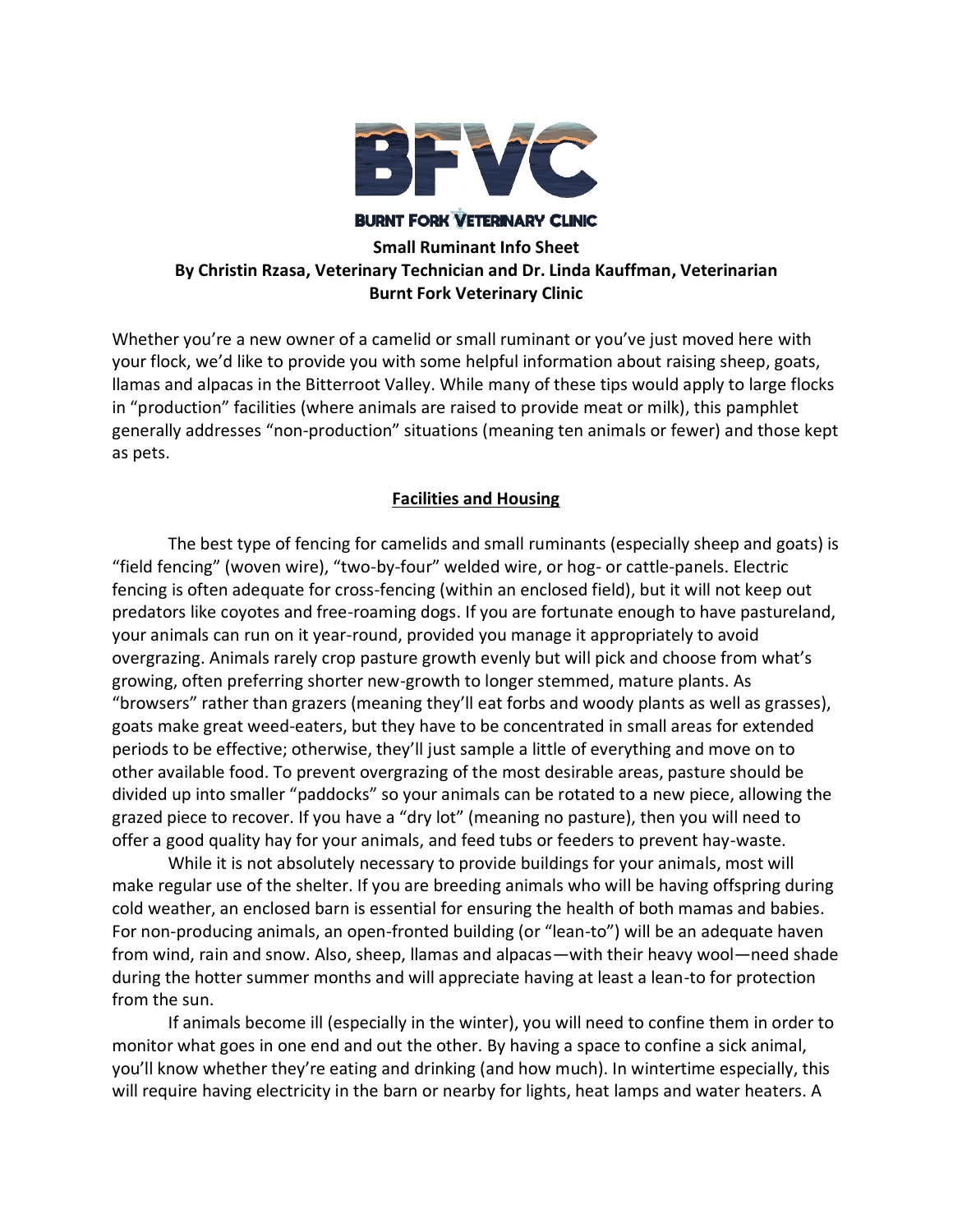facility equipped with water and electricity will also make it much easier for you to confine and handle your animals for regular husbandry chores like deworming, vaccinating, shearing, and hoof-trimming. Since we can't (usually) teach small ruminants to sit! or stay! like we can with dogs, in the event that your veterinarian needs to treat your animals at your facility, you will need sturdy and adequate means of restraining them. An enclosed barn and/or pens with solidrail fencing are essential for most veterinary procedures.

#### **Feeding**

As browsers, goats and camelids prefer many types of plant species besides grass. In fact, a variety of forage—as well as having hay available all year round—will help them maintain a healthy rumen (gut). Sheep tend to eat grass primarily, and—like goats—graze selectively, preferring the higher quality portion of the plant. (1)

When feeding hay, you will need to limit the feed to what your animals will consume in a day, as all small ruminants will readily waste excess feed. Allowing your animals to become overweight is an invitation for many health problems, including laminitis and bladder stones. (This latter condition is especially common—and deadly—in neutered male goats.) If you have never purchased hay before, take someone with you who is knowledgeable about hay type and quality. Know the weight of the bales or have a scale to weigh the feed to ensure feeding the appropriate amount. In general, non-production ruminants need to consume at least three to five percent of their body weight each day. However, just like with humans, every animal utilizes feed uniquely, so this must be considered a guideline to start with. The exact amount you end up feeding will depend on how much energy your animals require, as well as external factors like weather and pasture availability. Using this guideline will require you to have an accurate weight for your animal. It's fairly easy to visualize the body condition (or "body score") of most shorthaired goats, but animals with wool or fiber will require a hands-on assessment. Heavily-wooled animals can be much thinner than they appear, so touch their backs and ribs to get a more realistic body score.

With most small ruminants, feeding **grain** is unnecessary, as long as good quality roughage (i.e. hay or pasture) is available in adequate amounts. Production animals (pregnant, lactating or meat-building) are the exception to this rule. Many people feed grain, often to the detriment and even demise of their animals. Grain needs to be fed with caution, and because of this, I generally recommend feeding a grain mix designed specifically for that species. With any small ruminant, grain should be fed in small amounts and weighed to ensure accuracy of measure. If you're unsure how much or what grain supplement to feed, ask your veterinarian! Also, be cautious of advice from feed store personnel, as they may mean well but sometimes give incomplete information. Consult with your veterinarian or with a knowledgeable animal producer instead.

In our mineral-deficient valley, **mineral supplementation** is crucial but must be done knowledgeably, as over-supplementing is dangerous. We recommend offering a **loose** mineral (rather than a mineral block) and plain loose or block salt (not trace-mineralized or iodized). This means offering both salt and mineral but not in a combined form, unless specifically prescribed by your veterinarian (certain mineral products are designed to be mixed with salt). Nutritionists will tell you that—due to the mineral deficiencies in the soil and feed raised here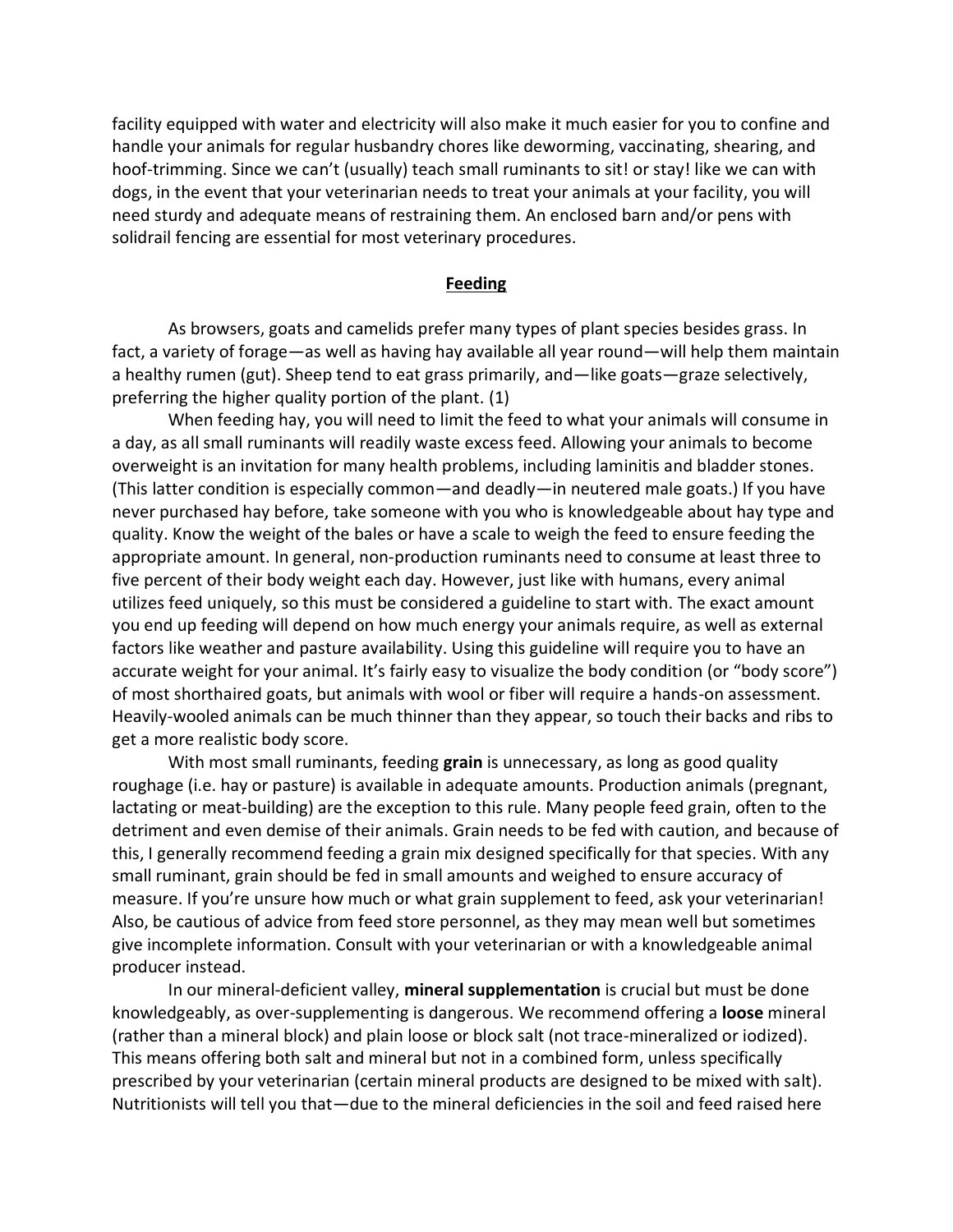in the Bitterroot—small ruminants cannot spend enough time licking a mineral block to consume an adequate amount to meet their nutritional needs. A salt-and-mineral block can contain an unpalatable amount of salt, preventing the animal from consuming as much mineral as it needs. Also, many of the mineral blocks sold in feed stores for goats and sheep contain a large amount of molasses and can cause weight gain in your animals. Choose the mineral that is designed specifically for the species you own. Sheep and goats are sensitive to copper, and the amount of this mineral in supplements meant for cattle and horses can produce fatal toxicity for those small ruminants. Additional care should be used with mineral supplementation for bucks and wether goats, as the development of urinary calculi (bladder stones) in these animals can be linked to the over-consumption (or over-supplementation in feed) of minerals.

Access to clean **water** is—of course—necessary for all animals, but it is especially essential for wether (neutered) goats and sheep. Increasing water flow through the animal helps reduce the chance for crystal formation in its urine. An accumulation of old, loose hay in water tanks can leach minerals, again leading to the possibility of mineral overload and stone formation. Ice is not water, and small ruminants cannot maintain a healthy gut in winter by just consuming snow or ice. They MUST have water available, so build your housing facility with electricity nearby to keep ice out of your water tank.

#### **Parasites**

**Intestinal parasites** are a common, often debilitating and sometimes fatal problem in sheep and goats. Animals that are pastured on irrigated ground are at greater risk for severe infestations. Because needs and situations vary greatly in the Bitterroot Valley, it is important to consult with your veterinarian regarding a deworming program suitable to your farm. Improper deworming practices in the past have created resistance among intestinal parasites to the dewormers currently available, making it more important than ever to deworm strategically. This means deworming only when necessary and managing pastures appropriately to minimize parasite contamination. There is no general rule for deworming small ruminants and camelids. A fecal examination—performed by your veterinarian—is the only measure that will allow you to properly control intestinal parasites in your animals and on your farm. Your veterinarian can make recommendations for the products you need use and can advise you on pasture management practices for your specific facility. Because older (senior) and younger animals are more susceptible to parasite infestations (and more likely to die from being heavily parasitized), parasite management is a crucial part of caring for your animals.

**External parasite** management—especially lice—in small ruminants can also be challenging. Maintaining clean jugs (including regularly changing the bedding) is vital to ensuring the good health of all your animals, but lice prefer to live on the animals. They are species-specific—sheep lice prefer sheep over any other animal (including humans), goat lice prefer goats, etc. They are particularly fond of the warm darkness beneath a sheep or goat's heavy wool along and adjacent to the spine. Many sheep farmers in the Bitterroot shear their herd in February or March —before lambing—just when lice populations are at their peak. Removing this cozy habitat appears to minimize the problem for sheep owners here, but unfortunately, most goat owners in this valley find lice infestations in their animals to be a perennial problem, especially with heavier-coated breeds like Boers and Nigerian Dwarfs. The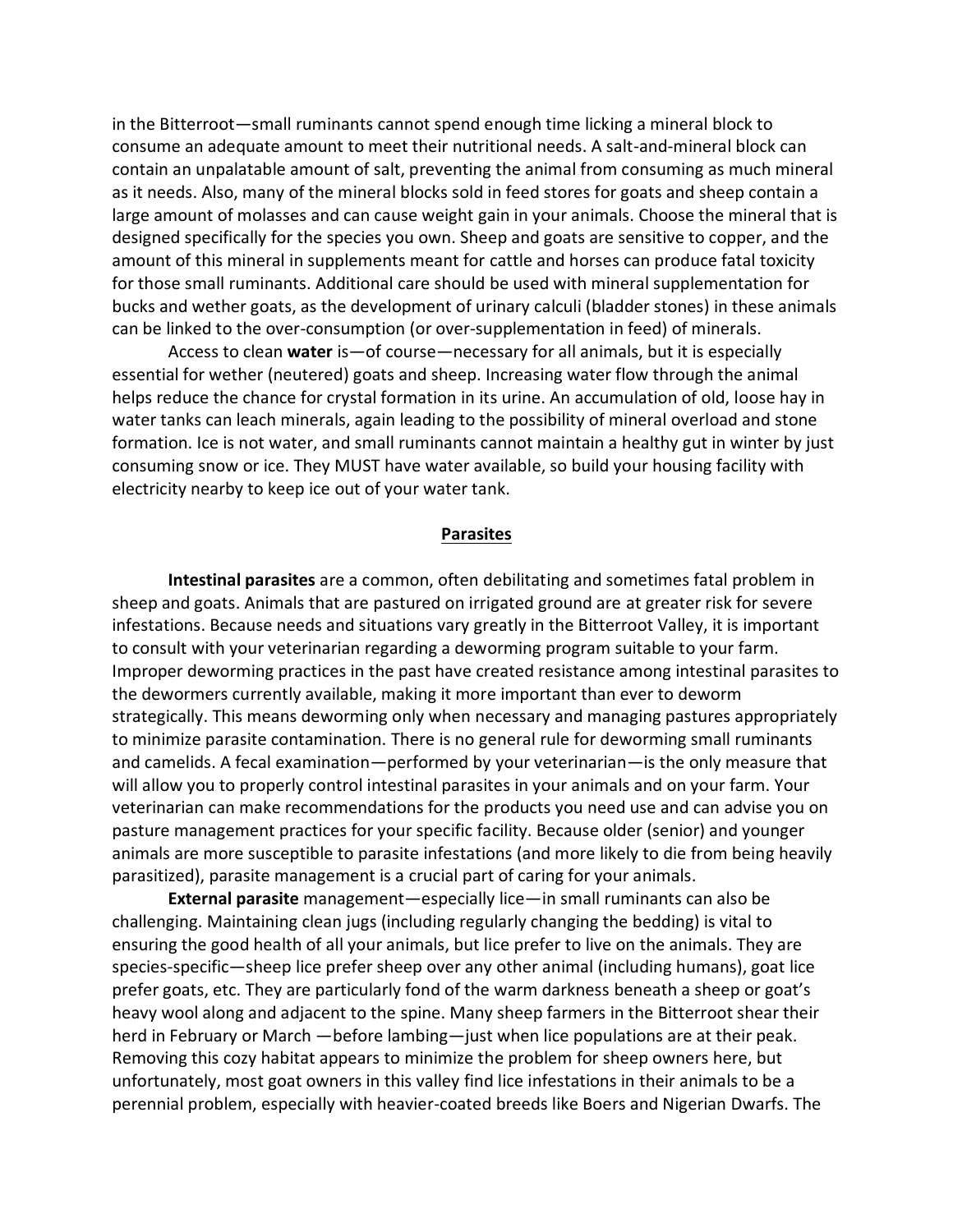lice themselves are so small you usually won't see the actual parasite. A "lousy" goat (one infested with lice) will rub on fencing, gates and bushes—anywhere it can to relieve the itching. The goat's coat, especially along the spine and back of the neck, will be dry and flaky with dandruff. Brushing out the old, wooly undercoat can help, and shaving the saddle area may be necessary for heavier coats. (If you choose to shave your goats, please see the cautions about sunburn in the section on shearing below.) Bathing the animal will help to loosen the shedding wool and make it easier to remove. Cylence Pour-on Insecticide by Bayer is an effective treatment to use (after grooming or shearing, if possible) to control the remaining lice population. It is safe to use on pregnant does, and there is no withdrawal time for milk and only one day for meat. The dosage for administering Cylence as a pour-on for goats is 1cc per 25 pounds of animal weight, applied once a week for two or three weeks, depending on the severity of the infestation. You can use clean (needle-less) syringe for more accurate measuring, and be sure to part the goat's hair when applying to ensure direct skin contact.

While lice aren't much of a problem for sheep in the Bitterroot, new sheep owners should be aware of another parasite common to sheep: **keds**. This large, wingless fly spends its entire life on the host (sheep), surviving only a short time off the animal but are able to spread when sheep are closely confined (in barns in the winter, at fairs and livestock shows, etc.). Adult keds bite the sheep and feed on the blood, usually on the neck, shoulders, breast, rump and flanks, causing puritis (inflammation) over much of the body. Infested sheep will rub and bite themselves, damaging their wool, and may lose weight and vigor, failing to thrive. Excrement from the keds leaves a permanent brown coloration which devalues the wool. 2 Many woolsheep show events require treating the sheep for keds in a certain timeframe prior to the show. Products containing pyrethroids—including spot-ons, pour-ons and dusts—are available from local feed stores for this purpose, and treatment is usually done at (or shortly after) shearing. An experienced wool-sheep producer can advise you on application preferences and product effectiveness.

#### **General Health Care**

Small ruminants and camelids are generally **vaccinated** once a year; however, young or unvaccinated animals need a series of two vaccinations, given one month apart. The CDT vaccine covers the three most common clostridial (tetanus family) diseases and is available over the counter at feed stores and in some pharmacies. Consult your veterinarian for other vaccines available that may be necessary for your animals, depending on herd numbers and intended use of the animal.

Many new owners begin their farming adventures by acquiring young animals. If you purchase (or are given) an orphaned or small triplet or quadruplet lamb or kid, there are several questions you will need to ask the owner:

1. Did the animal receive either **colostrum** from the mother ("dam") or an artificial version? Colostrum is the first milk the dam produces. It contains life-saving antibodies that protect small ruminant and camelid offspring, as well as essential building blocks for the rumen that will affect the animal's immune system and overall health for the rest of its life. A lamb or kid that does not receive colostrum in the first 48 hours of its life will not thrive and is unlikely to live long before succumbing to disease.